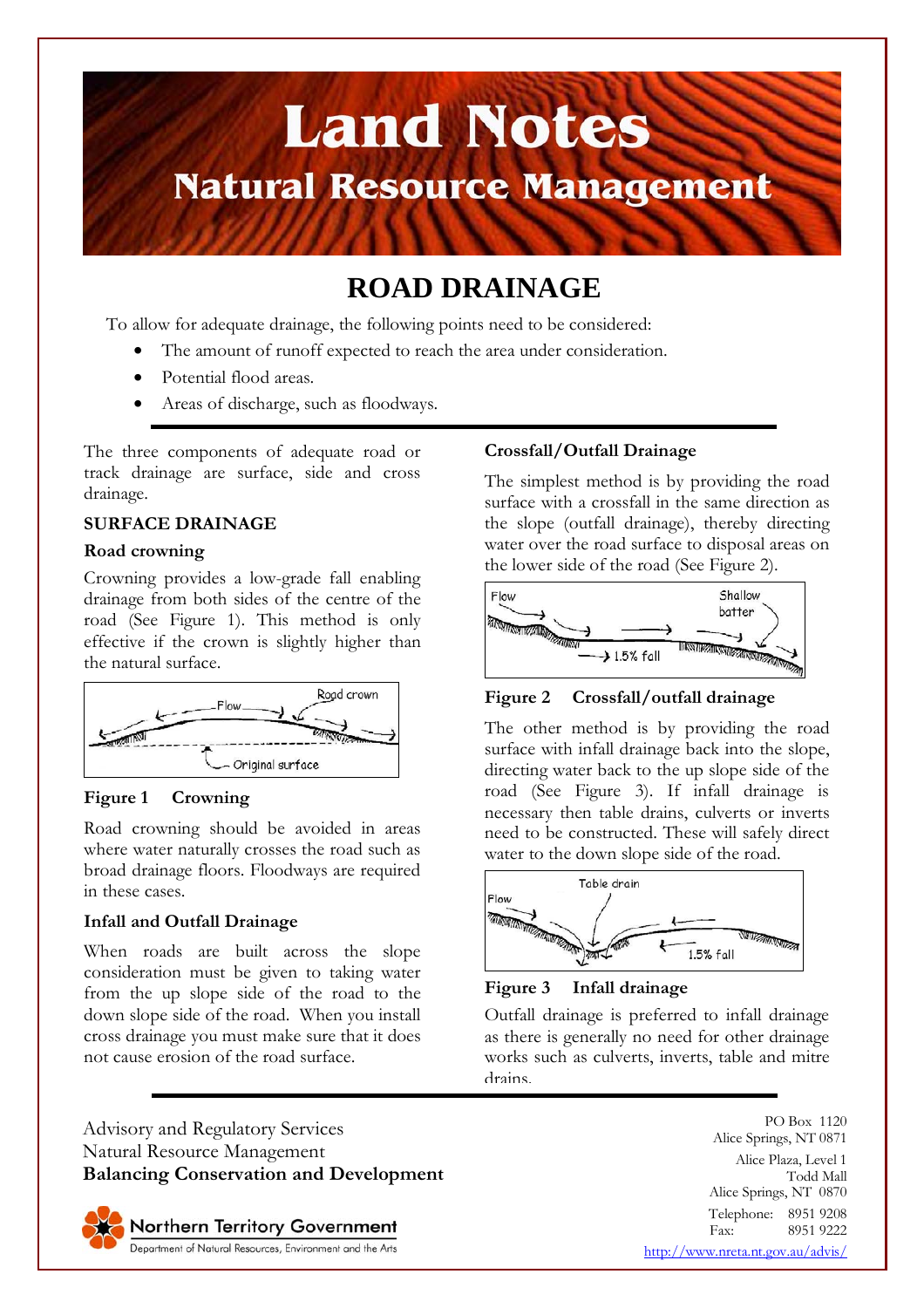When installing outfall drainage on steeper slopes, batters on the downslope side of the road must not be too steep. Steep batters may erode, impacting on the road itself.

The crossfall of the road surface should be kept as flat as possible to ensure good drainage. For outfall drainage it is recommended that the maximum crossfall slope be in the order of  $1.5 - 2\%$ , whereas infall drainage slopes can be as great as 4%.

# **SIDE DRAINAGE**

## **Table drains**

Table drains are excavated open channels that are built parallel to roads and tracks. These drains direct runoff to disposal areas further downslope. Table drains should only be used when natural run-off is not possible.

Fill obtained from constructing table drains can be used to build up road surfaces.

The design of table drains depends on a number of factors, including the size and nature of the catchment, the slope and water volumes and flow. Larger table drains may need to be designed by engineers or soil conservation officers.

Table drains should be constructed with a flat bottom (trapezoid shape) (See Figure 4). In general they should be 0.5 to 1.0m wide at the base. Avoid using V shaped drains as they may cause erosion in the channel.

Where possible table drains should be revegetated as soon as possible after construction, and regularly slashed. **Table drains should not be graded**.



Figure 4 Table & mitre drain cross section **Mitre drains** 

Water should be taken out of table drains at regular intervals using mitre (offshoot) drains. Mitre drains take runoff out of table drains, or directly off road shoulders where table drains are absent. These drains dispose of water in areas away from the road (See Figure 5).







**Figure 6 Crowned road with table & mitre drains** 

Mitre drains stop water accumulating in table drains or on the road shoulder. Ideally mitre drains should be constructed so that they have a broad flat base at least 1m wide. **Mitre drains also should not be graded to produce a V.**

Mitre drains should slope to direct the flow of water away from the road. To minimise erosion the slope should be no greater than 0.5% on erodable soils or 1% on stable soils. Mitre drain outlets effectively concentrate runoff, for this reason they should be located in stable undisturbed areas.

- Mitre drain spacing is dependent on:
- The grade of the table drain or road
- soil type and erodability
- rainfall.

| Slope          |          | Mitre Drain Spacing (m) |
|----------------|----------|-------------------------|
| $\frac{0}{0}$  | Gradient |                         |
| 0.5            | 1:200    | $170 - 180$             |
| 1              | 1:100    | $120 - 130$             |
| 2              | 1:50     | $90 - 100$              |
| 3              | 1:33     | $70 - 80$               |
| $\overline{4}$ | 1:25     | $60 - 70$               |
| 5              | 1:20     | $55 - 60$               |
| 6              | 1:17     | $50 - 55$               |
| 10             | 1:10     | $40 - 45$               |

**Table 1 Recommended Mitre drain spacing**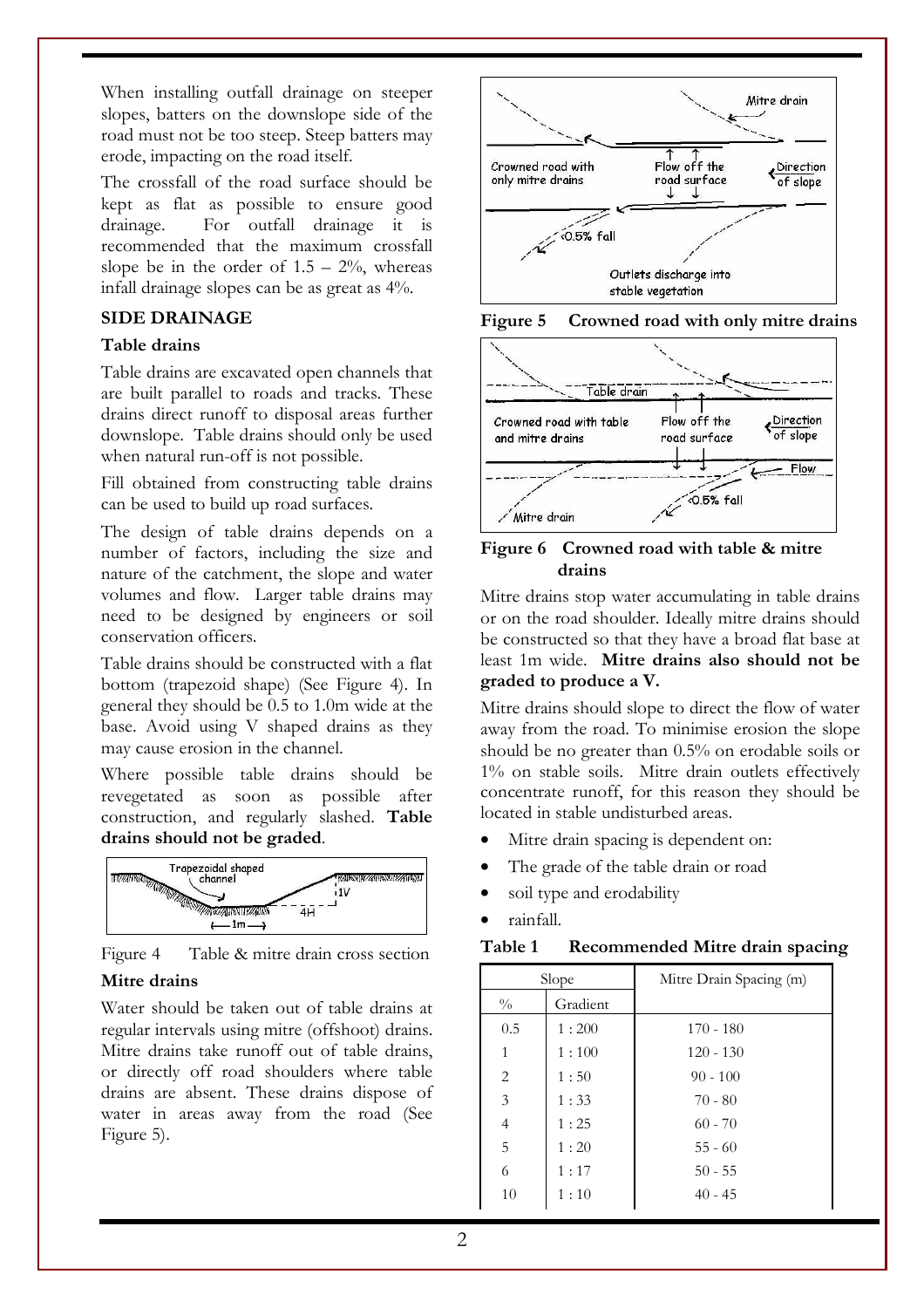### **CROSS DRAINAGE**

Engineered, stable cross drainage such as inverts, floodways or culverts can be used to collect water from upslope table drains, or drainage lines.

It is generally more economical and practical to ford drainage lines using floodways or inverts than to use major culverts or bridges. On steeper country, where creeks and drainage lines are deeper, culverts may be more practical.

### **Inverts and floodways**

Care must be taken in the design and construction of floodways and inverts in order to cause minimal interference to natural flows. Inverts and floodways are designed to be temporarily over topped by water flow. minimise bank and bed erosion. They should be sited at low points in the bank and at right angles to the direction of flow.

### **Inverts**

Inverts should be constructed with the finished surface at, or just below the level of the existing stream bed.

Construction of an invert is generally based on excavating soft, erodable material. At least 300mm should be removed, geotextile may be necessary as a base. Excavated material is then replaced with compacted granular material to provide a trafficable surface (See Figure 7).



**Figure 7 Inverts** 

### **Floodways**

Floodways are usually elevated above the bed level of the channel and often incorporate culverts to take "normal" flows with the road only being overtopped during flood events, as illustrated in Figure 8.



**Figure 8 Floodways (Source: Australian Road Research Board, 1993)** 

The design should have ends of the structure that are well anchored into the banks and obstruction to flow kept to a minimum by using gentle batter slopes on the up- and downstream faces. When it is necessary to construct an elevated floodway it is recommended that specialist advice be sought.

As floodways are generally elevated above bed level protection works are required on the downstream side of the floodway to prevent erosion.

### **CULVERTS**

When culverts are used they should be angled downward at between 1 and 3%. This will minimise silting of the pipe and prevent excessive scouring at the outflow.

On drainage lines the culvert should be keyed into the streambed by digging a trench and seating the culvert into it.

The area below the outlet will need protection to prevent erosion. This protection can be achieved by armouring (eg: rock mattress) the drain downstream of the outlet, or by constructing a dissipating device (see Figure 9). Protection may also be required at the inlet.

The location, spacing, size and type of culvert may vary. Advice should be sought from Soil Conservation Officers prior to construction.